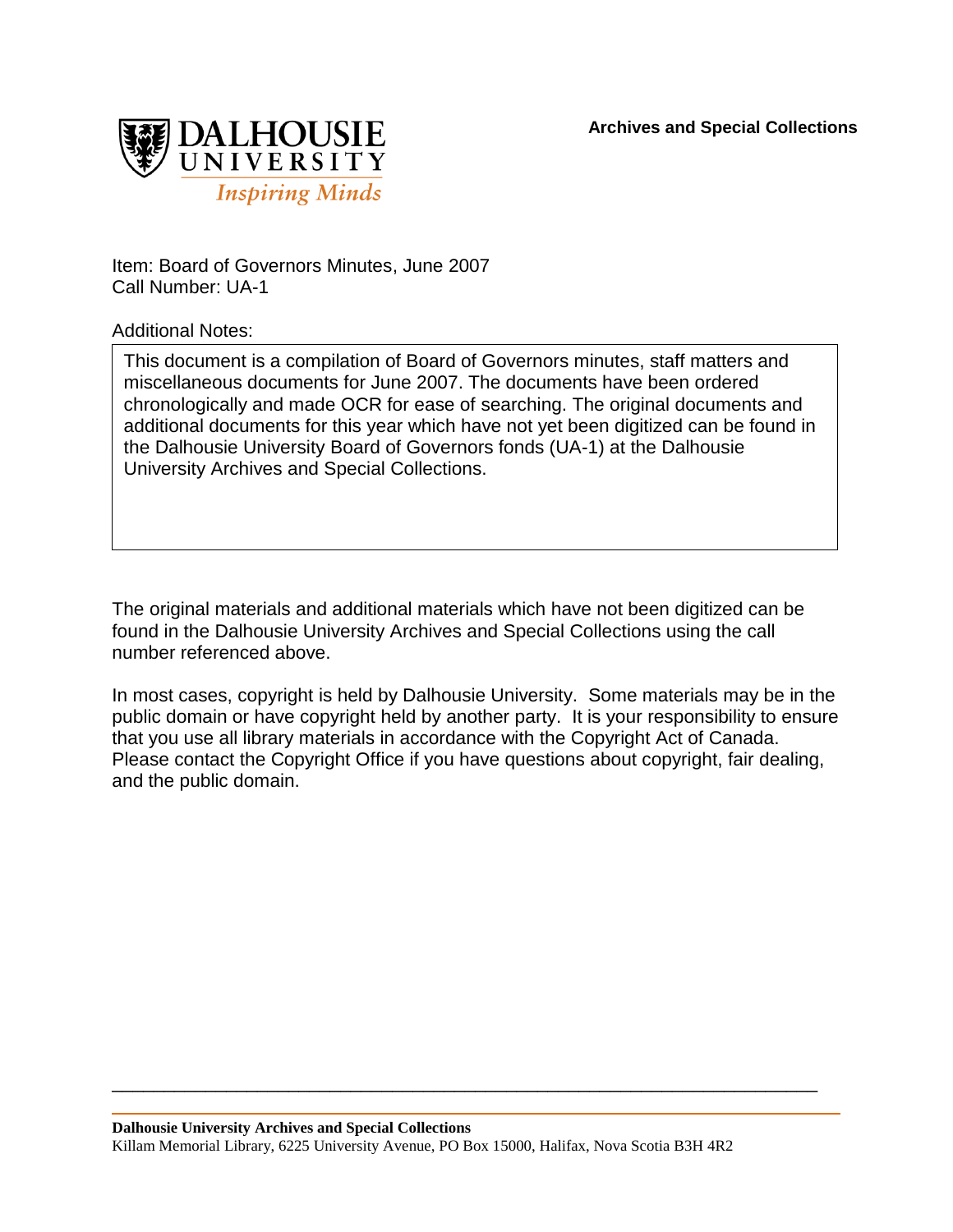

#### **BOARD OF GOVERNORS**

## **Approved Minutes of the Meeting held on Tuesday, June 19, 2007 University Hall, Macdonald Building**

**MEMBERS PRESENT**: Cathy MacNutt (Acting Chair), Jay Abbass, Jamie Baillie, Elizabeth Beale, Bill Black, Lorne Clarke, Richard Goldbloom (Chancellor), Richard Evans, Lynn Irving, Nancy MacCready-Williams, Sunny Marche, Don Mills, Robert Radchuck, David Russell, Alasdair Sinclair, Chris Smith, Jim Spatz, Mike Tipping, Bruce Towler, Tom Traves, Jim Wilson, Shannon Zimmerman and Susan Brousseau (University Secretary)

**REGRETS:** Robert Chisholm, James Cowan, David Craig, Mo El-Hawary

**ASSOCIATE BOARD MEMBERS:** Cynthia Davis, James Palmer

**NON-MEMBERS:** Chris Arsenault, Carl Breckenridge, Ken Burt, Darryl Cochrane, Karen Crombie, Floyd Dykeman, Patrick Moriarty, Ian Nason, Bonnie Neuman, Jamie O'Neil, Doug Reid, Mike Roughneen, Marilyn Smulders, Jim Vibert, Susan Zinck

## **1. Approval of the Agenda**

Moved by J. Baillie, seconded by S. Marche:

## **THAT the agenda be approved as distributed.**

**The motion was CARRIED.** 

## **2. Approval of the Minutes of the Meeting held on April 24, 2007**

Moved by B. Towler, seconded by L. Clarke:

## **THAT the minutes of the meeting held on April 24, 2007 meeting be approved as distributed.**

#### **The motion was CARRIED.**

## **3. Chair's Report**

In the absence of Board Chair James Cowan, Vice-Chair Cathy MacNutt served as Chair for the meeting. Ms. MacNutt welcomed new student Board members, D. Russell, M. Tipping and S. Zimmerman, to their first meeting. She also welcomed C. Davis and J. Palmer, Associate Board members, and congratulated Ms. Davis on her recent honourary degree from Dalhousie, awarded at the recent spring convocation.

Ms. MacNutt conveyed the thanks of J. Cowan to all members for their work over the past year, and particularly their valuable participation on the various committees of the Board. She acknowledged the contributions of retiring Board members, D. Craig (Alumni member since 2005), M. El-Hawary (Chair of Senate since 2001), and A. Sinclair (Order-in-Council member since 1998), and presented a gift to A. Sinclair (the only retiring member in attendance) on behalf of the Board.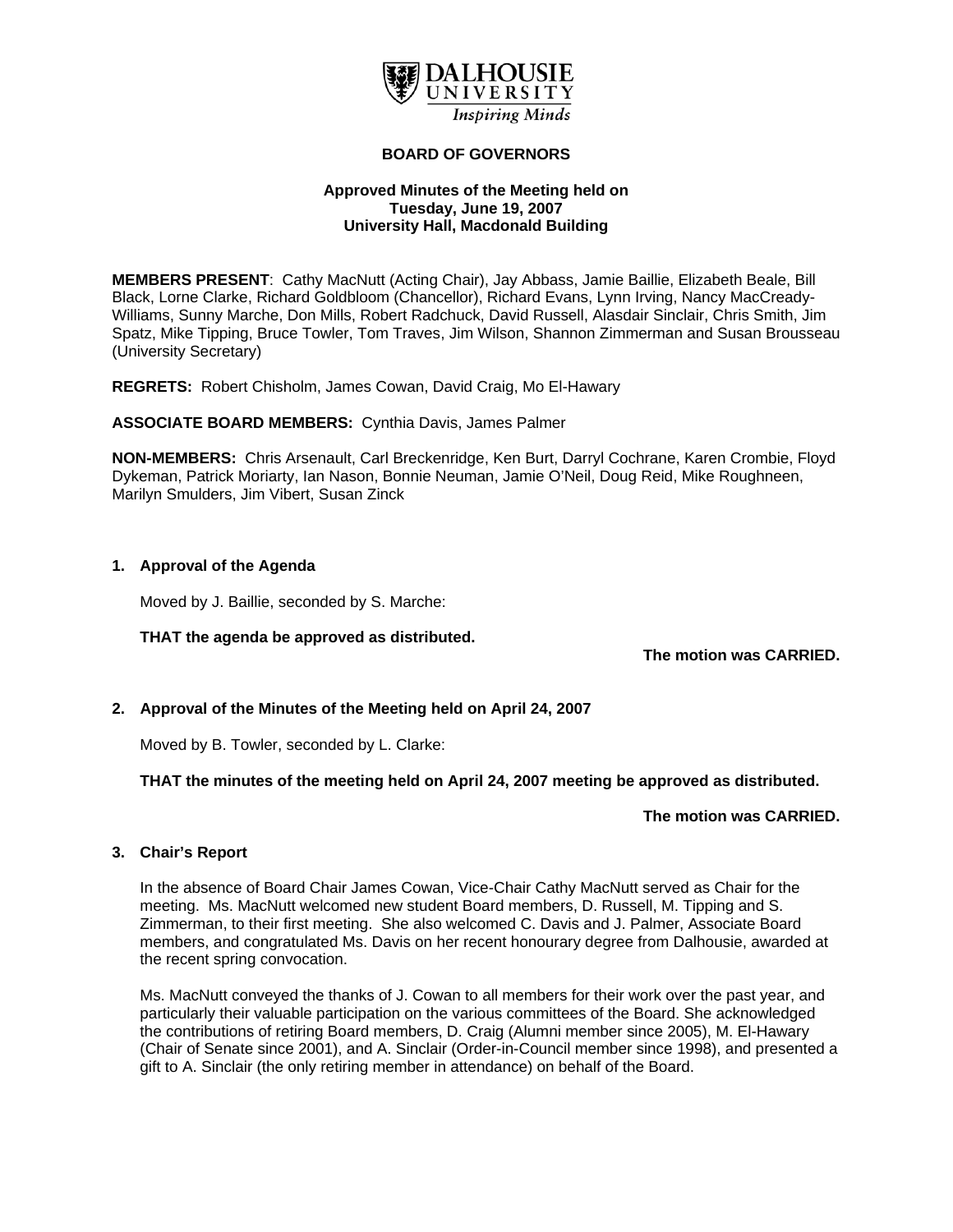> Ms. MacNutt also offered congratulations to J. Spatz on his entry into the Nova Scotia Business Hall of Fame with his father, Simon. Lastly, she directed members to the 2007-08 Board meeting schedule included in the agenda package and encouraged members to attend the Board Orientation and Retreat scheduled for September 17<sup>th</sup>.

# **4. President's Report**

A written President's Report was included in the agenda package. President Traves echoed Ms. MacNutt's comments regarding the importance of the Board Orientation and Retreat and noted that he plans to share his President's Strategic Directions Report at that time. This document will likely form the basis of much of the Board's long-term planning for the University in the coming months.

The President provided an update on his last report to the Board regarding discussions with the provincial government, noting that the University has now received a commitment that the base allocation to be used for planning purposes for the next Memorandum of Understanding (MOU) with the universities will be \$258 million (up from \$223 million). This is reassuring given our concerns over the uncertain characterization of recent funding announcements made by the government and whether these items would translate into increased base budget funding or continue to be characterized as "soft" funding. This announcement confirms that the only item remaining outside of base budget grant is the bursary funding for Nova Scotian students announced earlier this spring. Dr. Traves noted that the Minister of Education was instrumental in ensuring that this commitment was instituted.

T. Traves remarked that he looks forward to the coming year with tremendous optimism: Dalhousie's enrolment indicators are strong and, overall, we are about 20% ahead of last year's numbers for new students to the University; there has been tremendous success with research funding; and the remainder of funding needed for the Life Sciences Research Institute facility should be secured in the near future. He also noted that the University is looking at a possible new venture with InNova Corp to provide incubator space next to the planned LSRI facility. If this proceeds, it will be another important addition to the research infrastructure on campus. In closing, Dr. Traves commented that there is much reason for optimism on a number of fronts and there is a real sense of energy and renewal on campus as the new academic year approaches.

## **5. Dalhousie Student Union President's Report**

A written DSU President's Report was distributed at the meeting. In his report, M. Tipping commented on several topics including planning for the Orientation Week induction ceremony, the creation of a new Board of Operations for the DSU, the Alliance of Nova Scotia Student Associations' (ANSSA) participation in negotiations with the provincial government for a new Memorandum of Understanding, and the Canadian Alliance of Student Associations' (CASA) focus in the upcoming year on advocating for renewal or replacement of the Canadian Millenium Scholarship Foundation's needs-based scholarships.

## **Items for Decision**

## **6. Financial Matters**

**6.1 2006-07 Budget Report**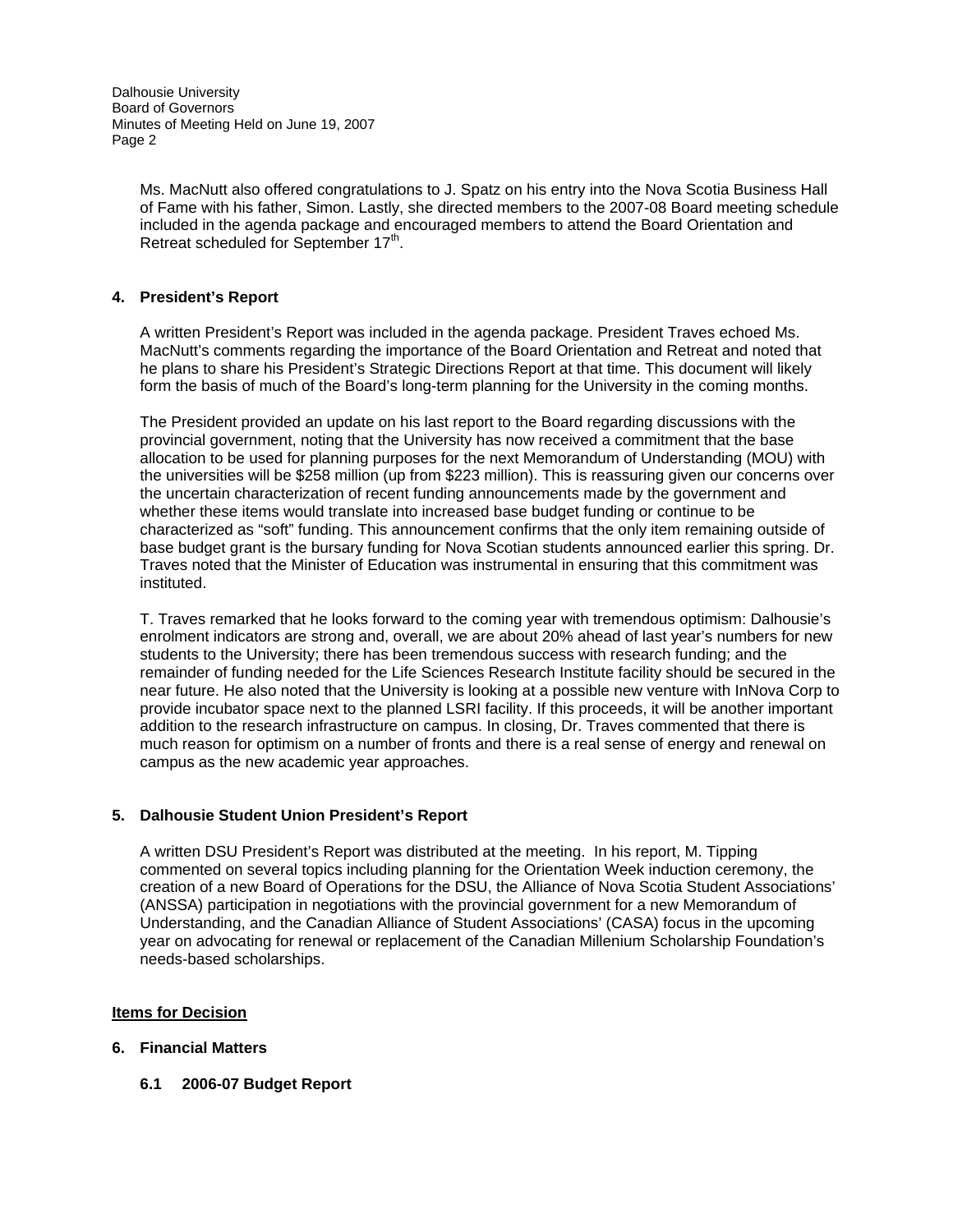> Operations Committee Chair Jim Spatz commented briefly on the 2006-07 budget, noting that the University ended the year with a surplus of \$527,000. The planned carryforward of \$960,000 in previous surpluses to balance the 2006-07 budget was not needed and there is now roughly \$1.5 million in surpluses available for future needs.

In response to a question respecting endowment spending and the fact that it seems to be going down despite positive performance, it was noted that the University, as a result of a study carried out several years ago, established a policy on endowment spending that determined that spending should be 4.75% of market value (rolled back from 5%). The intent of this policy is to ensure stable spending over time.

## **6.2 2006-07 Audited Financial Statements**

Audit Committee Chair Bruce Towler briefly reported on the process that the Audit Committee undertakes annually with regard to the annual audited statements. The Committee satisfied itself that audit was carried out appropriately and that there are no outstanding issues.

Moved by B. Towler, seconded by R. Radchuck:

 **THAT, based on the recommendation of the Audit Committee, the Board of Governors approve the audited Financial Statements of the University for the year ended March 31, 2007.** 

 **The motion was CARRIED.** 

## **6.3 Appointment of Auditors for 2007-08**

Audit Committee Chair Bruce Towler reported that the Board developed criteria several years ago by which the external auditors are assessed on an annual basis by the Audit Committee. The Committee reviewed the criteria at its last meeting and were satisfied that the incumbent auditor, KPMG, met all of the criteria.

Moved by B. Towler, seconded by E. Beale:

 **THAT, based on the recommendation of the Audit Committee, the Board of Governors approve the reappointment of KPMG Chartered Accountants as auditors of the University for the 2007-08 year.** 

 **The motion was CARRIED.** 

## **6.4 2007-08 Budget Approval**

Operations Committee Chair Jim Spatz noted that the proposed 2007-08 Operating Budget is, once again, a balanced budget. He commented briefly on several highlights of the budget document including the components of the government funding increase, the projected enrolment decline of 125 students, efficiency cuts mandated by the MOU with the Province, and the \$3.9 million directed to the strategic initiatives (including new initiatives for recruitment and fund-raising).

During the discussion that followed, a question was raised about a potential windfall if enrolment numbers are better than predicted, and how this might be directed. In response, T. Traves noted that this issue has been considered and that there are many possibilities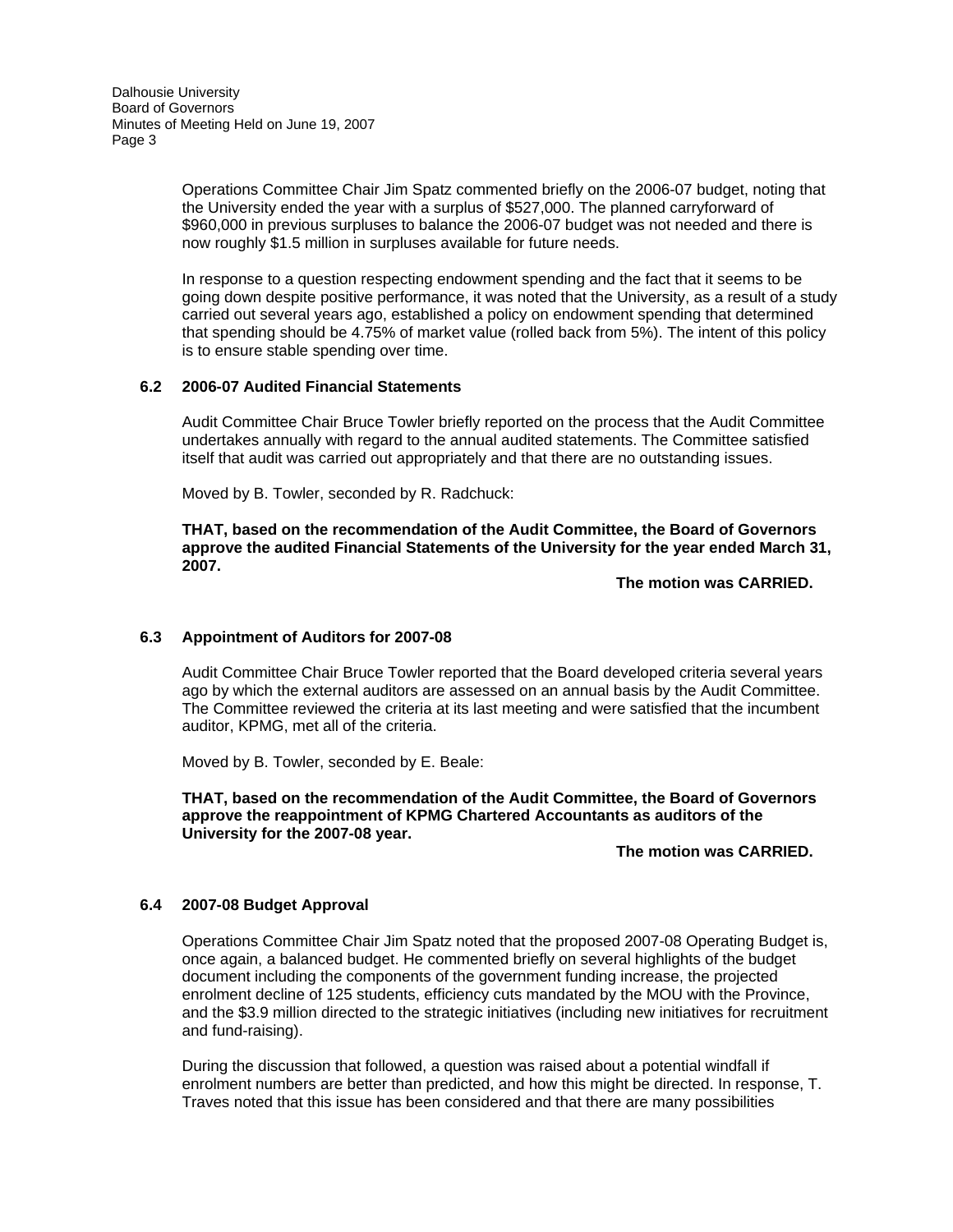including a variety of infrastructure needs and also new projects on the academic side. If that "good news" situation arises, it will be reflected in the proposals that are brought forward for consideration in next year's budget.

Questions also focused on the determination of the ratio of spending on scholarships versus bursaries (where this is not controlled by endowment terms), and the potential for a mid-year correction if there is extra revenue this coming year.

Moved by J. Spatz, seconded by E. Beale:

 **THAT, based on the recommendation of the Operations Committee, the Board of Governors approve the 2007-2008 Operating budget with revenues and expenditures each of \$251,961,000.** 

 **The motion was CARRIED.** 

## **7. Governance Matters**

## **7.1 Board of Governors Appointments**

C. MacNutt briefly reviewed the slate of nominations and appointments outlined in the agenda materials.

Moved by C. MacNutt, seconded by R. Goldbloom:

 **THAT, based on the recommendation of the Governance Committee, the Board of Governors approve the nomination of Bill Black, Robert Chisholm, Jim Spatz and Bruce Towler for recommendation to the Governor-in-Council for reappointment to the Board of Governors of Dalhousie University for a three-year term from July 1, 2007 to June 30, 2010.** 

 **THAT, based on the recommendation of the Governance Committee, the Board of Governors approve the nomination of Lawrence Stordy for recommendation to the Governor-in-Council for appointment to the Board of Governors of Dalhousie University for a three-year term from July 1, 2007 to June 30, 2010.** 

 **THAT, based on the recommendation of the Governance Committee, the Board of Governors approve the reappointment of Richard Evans for a further two-year term, from July 1, 2007 to June 30, 2009, to the Board of Governors of Dalhousie University.** 

 **THAT, based on the recommendation of the Governance Committee, the Board of Governors approve the reappointment of Chris Smith for a further one-year term, from July 1, 2007 to June 30, 2008, to the Board of Governors of Dalhousie University.** 

 **THAT, based on the recommendation of the Governance Committee, the Board of Governors approve the appointment of Level Chan for a one-year term, from July 1, 2007 to June 30, 2008, to the Board of Governors of Dalhousie University.** 

**The motions were CARRIED.**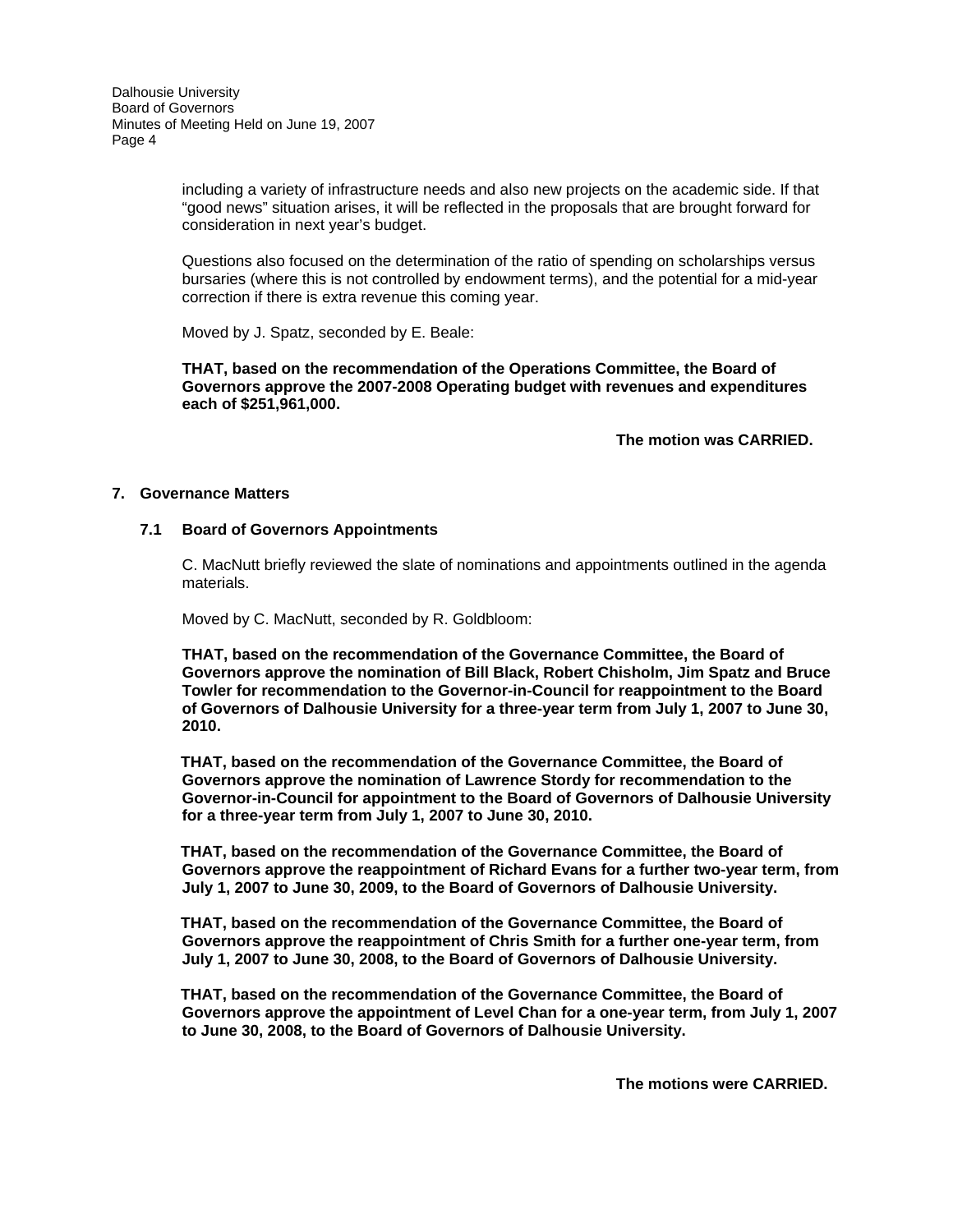## **7.2 Appointment of Executive Officers and Committee Members**

Moved by A. Sinclair, seconded by J. Spatz:

 **THAT, based on the recommendation of the Governance Committee, the Board of Governors approve the appointment of the following Officers of the Board of Governors of Dalhousie University for a one-year term from July 1, 2007 to June 30, 2008:** 

| Chair                                  | <b>James Cowan</b>   |
|----------------------------------------|----------------------|
| <b>Vice-Chair</b>                      | <b>Cathy MacNutt</b> |
| <b>Honorary Secretary</b>              | <b>Don Mills</b>     |
| <b>Honorary Treasurer Bruce Towler</b> |                      |
| <b>President</b>                       | <b>Tom Traves</b>    |
| <b>Member-at Large</b>                 | <b>Jim Spatz</b>     |
| Member-at-Large                        | <b>Bill Black</b>    |
|                                        |                      |

**THAT, based on the recommendation of the Governance Committee, the Board of Governors approve the appointment of the following Chairs of the Board Standing Committees for a one-year term from July 1, 2007 to June 30, 2008:** 

| <b>Academic Affairs and Research Committee</b> |
|------------------------------------------------|
| <b>Audit Committee</b>                         |
| <b>Executive Committee</b>                     |
| <b>Governance Committee</b>                    |
| <b>Human Resources Committee</b>               |
| <b>Investment Committee</b>                    |
| <b>Operations Committee</b>                    |
| <b>Steering Committee</b>                      |
| <b>Student Experience Committee</b>            |

**Bill Black Bruce Towler James Cowan Cathy MacNutt Lorne Clarke Robert Radchuck Jim Spatz James Cowan Robert Chisholm** 

 **THAT, based on the recommendation of the Governance Committee, the Board of Governors approve the appointment of members to the Board Standing Committees for a one-year term from July 1, 2007 to June 30, 2008 as presented on the attached list dated June 19, 2007.** 

 **THAT, based on the recommendation of the Governance Committee, the Board of Governors approve the appointment of Robert Radchuck to the Pension Trust Fund and the Retirees Trust Fund for the term July 1, 2007 to June 30, 2008.** 

**The motions were CARRIED.** 

## **7.3 Appointment of Secretary to the Board**

Moved by T.Traves, seconded by L. Clarke: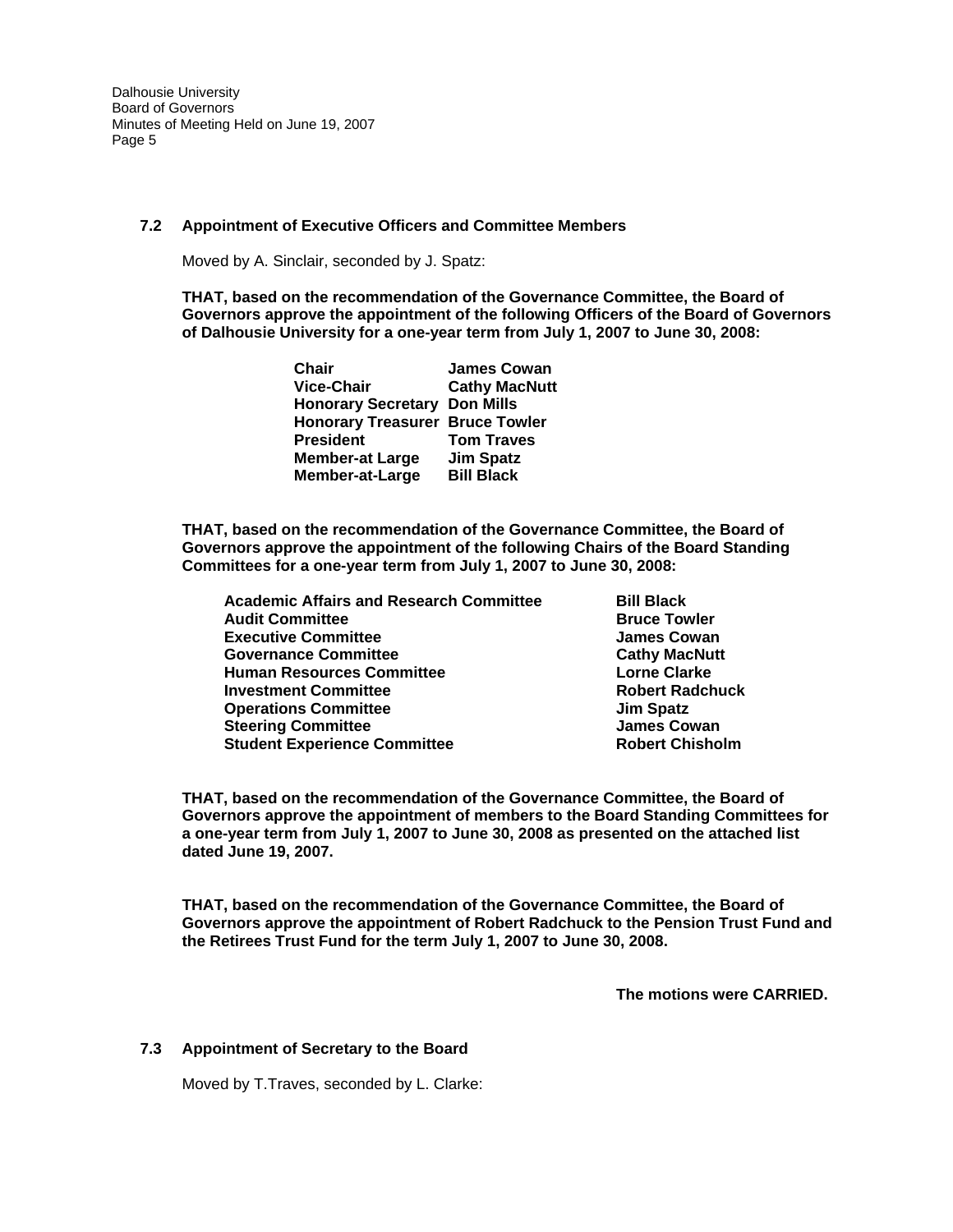# **THAT the Board of Governors approve the appointment of Susan Brousseau, University Secretary, as Secretary to the Board of Governors.**

# **7.4 Appointment of Ombudsperson**

Moved by T. Traves, seconded by S. Marche:

**THAT based on the recommendation of the Ombudsperson Advisory Committee, the Board of Governors approve the appointment of Mr. Daniel Huffaker as Ombudsperson for 2007-08.** 

**The motions were CARRIED.** 

## **Items for Information**

## **8. Board Standing Committees: Annual Reports**

C. MacNutt noted that annual reports for the standing committees are included in the agenda package and members are invited and encouraged to peruse those. T. Traves expressed his thanks and appreciation to the committees' Board and external members for the important work that they contribute to the governance of the University.

L .Clarke, Chair of the Human Resources Committee, noted on behalf of that Committee the recent settlement of the CUPE contract negotiations. He also noted that the Committee had received the annual reports on grievance activity and that the University's experience has been very good given the number of employees and bargaining units involved. Lastly, he noted the recent retirements of Bryan Mason, former Vice-President Finance and Administration, and Michael Roughneen, Assistant Vice-President, Personnel Services, and acknowledged the significant contributions that both have made to the work of the Committee and the University.

## **9. Pension Valuation**

L. Clarke, Chair of the Human Resources Committee, updated Board members on the pension plan valuation carried out as of June 30, 2006, which indicates that there is no solvency problem and there is, in fact, a solvency valuation surplus of \$3 million. This favourable valuation means that the University can reduce its contributions from 11.27% to 10.13% effective June 30, 2006.

Moved by L. Clarke, seconded by E. Beale:

**THAT the Pension Plan valuation at June 30, 2006 be filed with the Superintendent of Pensions by June 29, 2007.** 

 **The motion was CARRIED.**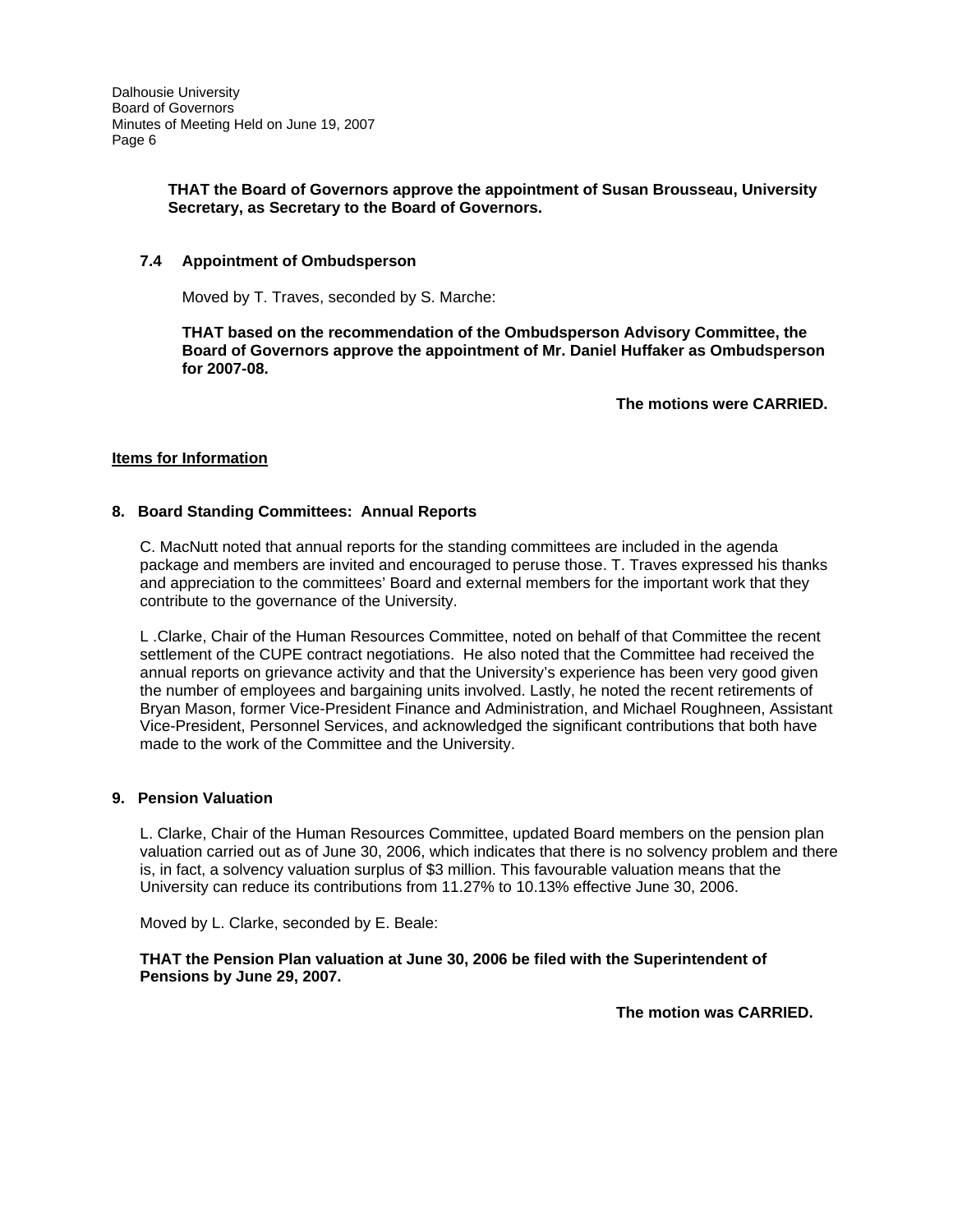## **10. Coburg Tower Project**

J.Spatz, Chair of the Operations Committee, briefly reviewed the history of this project and provided an update on developments since the last Board meeting. He noted that there have been three escalations in the budget price since the project's inception about three years ago; this has led to a re-consideration of whether the proposed plan is still a viable one. As a result of recent discussions at the Operations Committee, staff is considering a number of other options that would potentially meet the needs of the end-users and will make effective use of the site.

K. Burt, Vice-President Finance and Administration, provided additional information on the recent developments, noting that the original plan presented to the Board would require an additional \$1.5 million in order to complete it, and that the total cost of the project is now approaching the cost of a new building. Staff have identified seven options for consideration, but none of these look particularly promising with respect to the use of cash and the use of the site. As a result, staff and the Capital Planning Committee will continue to consider other options. A larger issue to be considered in these discussions is that the current site and adjoining land would give the University an 18000 square foot "footprint" that could accommodate a building in the order of 75,000 -80,000 square feet. There is potential for a building that would permit the University to address some of the long-term space issues on campus. University staff will continue to investigate the options and financing possibilities and will come back to the Board at a later date with a recommendation. Other significant issues to be considered are the development of a contingency plan for the Dalhousie College of Continuing Education whose lease expires in August 2008, and the discussion of an extension of the CFI grant of \$2.8 million awarded to the Faculty of Computer Science (which was to be used to help fund the originally planned refurbishment of Coburg Tower).

In the discussion that followed, questions and comments focused on the safety of the current building and whether it should be removed immediately, and on the longer term strategy of the University around infrastructure and building development. On the latter point, T. Traves noted that one of the components of the strategic plan he will bring forward in the fall is the development of a new master campus plan; he agreed that it is necessary to see these projects in context of a larger vision.

## **11. Fund-raising**

F. Dykeman, Vice-President External, made a presentation on the External Relations function at Dalhousie, the strategic plan in this area, and an overview of the capital campaign plan. He outlined External Relations' new organizational structure and its operating model - "Inform, Involve and Invest" - and highlighted the planned strategies in each of these three key areas.

In the area of campaign planning, he reported that the proposed campaign goal is \$200 million, although more will be known in the next year as to whether this is a realistic goal. He reviewed the number and level of gifts that will be required in order to reach this goal. Currently, the focus is on database audits and other preparatory activities. By this time next year, the goals are to be 100% focused on the campaign, actively engaging volunteer leadership and implementing the various PR and alumni engagement management plans.

In terms of fund-raising accomplishments in 2006-07, Mr. Dykeman reported that the University brought in roughly \$14.7 million and received \$1.3 million in new pledges. The Annual Fund exceeded \$2.1 million, the first time that the campaign has passed the \$2 million mark.